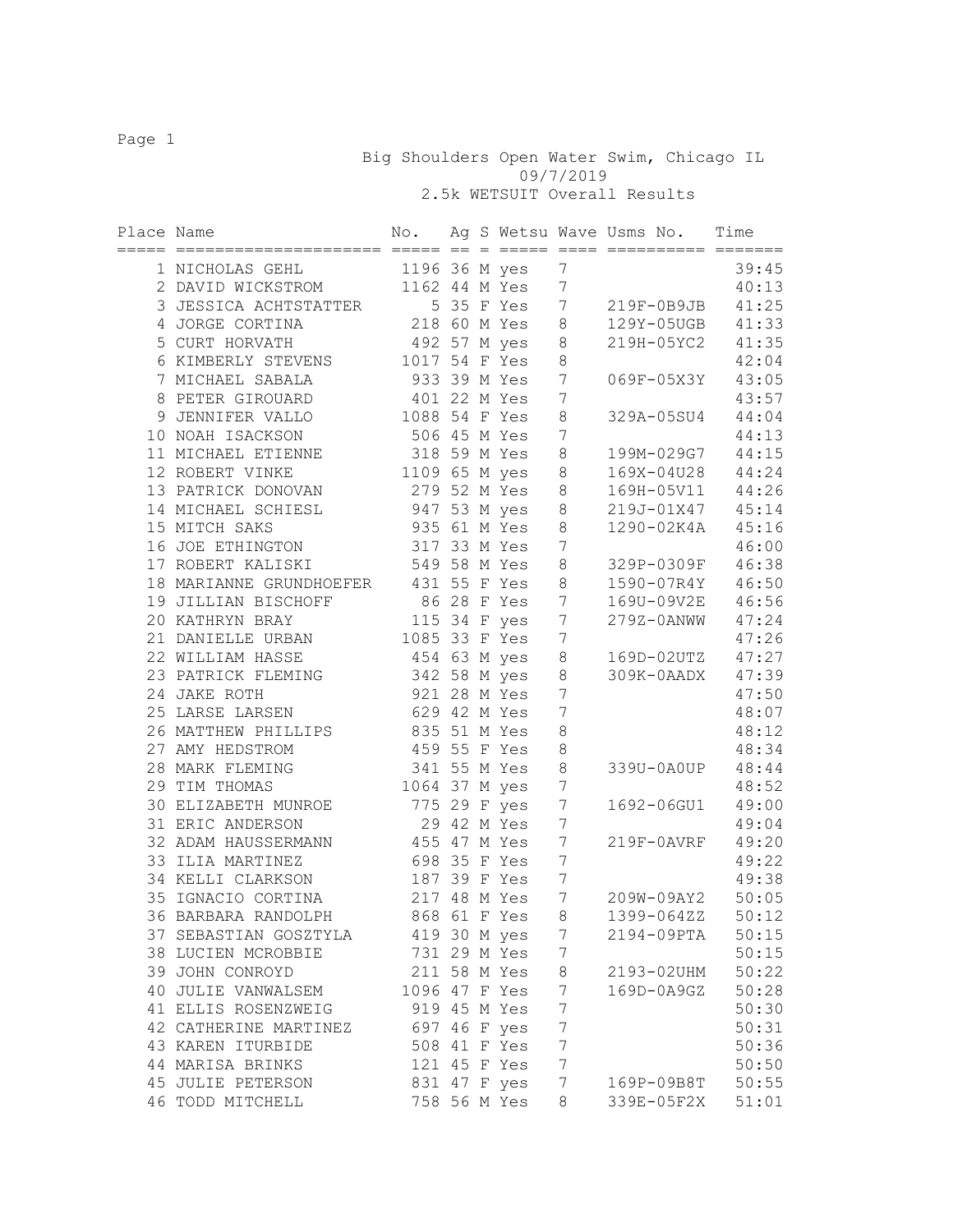| 47 TRACY HENDERSHOT | 463 53 F Yes    | $\mathbb{R}$ | 179C-01UB7 51:10 |       |
|---------------------|-----------------|--------------|------------------|-------|
| 48 SUSAN SWEDLER    | 1044 66 F yes 8 |              | 2199-02UD7       | 51:11 |
| 49 HOWARD SILVERMAN | 977 44 M Yes    |              |                  | 51:47 |
| 50 JAIMIR HEWITT    | 471 35 F Yes    |              |                  | 51:51 |

|            |                                          | Big Shoulders Open Water Swim, Chicago IL<br>09/7/2019 |                              |  |                |                  |                                   |       |  |  |
|------------|------------------------------------------|--------------------------------------------------------|------------------------------|--|----------------|------------------|-----------------------------------|-------|--|--|
|            |                                          |                                                        | 2.5k WETSUIT Overall Results |  |                |                  |                                   |       |  |  |
| Place Name |                                          |                                                        |                              |  |                |                  | No. Ag S Wetsu Wave Usms No. Time |       |  |  |
|            | 51 MELISSA KOZERSKI                      | 600 40 F yes                                           |                              |  |                | 7                |                                   | 51:52 |  |  |
|            | 52 MEGAN SCOTT                           | 955 40 F Yes                                           |                              |  |                | 7                | 219R-8H7R3                        | 51:52 |  |  |
|            | 53 MARGARET TALEB                        |                                                        |                              |  | 1051 57 F Yes  | 8                |                                   | 51:57 |  |  |
|            | 54 MARIE GIROUARD                        |                                                        |                              |  | 400 42 F Yes 7 |                  | 339Z-03CNT                        | 51:58 |  |  |
|            | 55 DOUGLAS TELLINGHUISEN 1057 74 M yes 8 |                                                        |                              |  |                |                  | 219Z-02UMC 52:04                  |       |  |  |
|            | 993 54 M Yes<br>56 DANIEL SMITH          |                                                        |                              |  |                | 8                |                                   | 52:19 |  |  |
|            | 57 AARON ZANDER                          |                                                        |                              |  | 1192 31 M Yes  | 7                |                                   | 52:20 |  |  |
|            | 58 HARVEY JOHNSON                        | 535 59 M Yes                                           |                              |  |                | $\,8\,$          |                                   | 52:21 |  |  |
|            | 59 HANNAH MILLER                         | 751 24 F yes                                           |                              |  |                | $\overline{7}$   |                                   | 52:28 |  |  |
|            | 60 TIM DIBADJ                            | 272 54 M Yes                                           |                              |  |                | $\,8\,$          |                                   | 52:37 |  |  |
|            | 61 CARLA GARCIA                          | 379 46 F Yes                                           |                              |  |                | $\overline{7}$   |                                   | 52:39 |  |  |
|            | 62 CHRISTINA BODY                        |                                                        |                              |  | 97 48 F Yes    | $\boldsymbol{7}$ |                                   | 52:55 |  |  |
|            | 63 PAUL CUSHMAN                          | 240 51 M Yes                                           |                              |  |                | $\,8\,$          |                                   | 52:55 |  |  |
|            | 64 JEFF MULLARKEY                        | 772 55 M Yes                                           |                              |  |                | 8                |                                   | 52:59 |  |  |
|            | 65 NANCY STAINBACK                       | 1007 65 F Yes                                          |                              |  |                | $\,8\,$          | 5096-027HD                        | 53:25 |  |  |
|            | 66 MICHELLE HUMES                        | 498 48 F yes                                           |                              |  |                | $\,8\,$          |                                   | 53:28 |  |  |
|            | 67 KAREN DARLING                         | 251 44 F Yes                                           |                              |  |                | 7                | 219N-07HUB                        | 53:31 |  |  |
|            | 68 CHRIS FROHNE                          | 364 30 M Yes 7                                         |                              |  |                |                  | 219H-1XRUY 53:35                  |       |  |  |
|            | 69 STEPHEN AHLERS                        |                                                        |                              |  | 8 63 M yes 8   |                  | 1096-0370V 53:40                  |       |  |  |
|            | 70 HOLDEN BANK                           | 52 59 M yes                                            |                              |  |                | $\,8\,$          | 329G-030XU 53:44                  |       |  |  |
|            | 71 JEFFREY CONKLIN                       | 208 61 M yes                                           |                              |  |                | 8                |                                   | 53:44 |  |  |
|            | 72 CHRISTY THOMAS                        | 1062 33 F Yes                                          |                              |  |                | 7                | 169T-0AEWP 53:46                  |       |  |  |
|            | 73 MICHAEL WAECHTER                      | 1115 51 M Yes                                          |                              |  |                | 8                | 219P-06YRW 54:00                  |       |  |  |
|            | 74 ALEXANDRA MIKESELL 747 53 F Yes       |                                                        |                              |  |                | $\,8\,$          |                                   | 54:50 |  |  |
|            | 75 JOSEPH MAREK                          | 693 69 M Yes                                           |                              |  |                | $\,8\,$          |                                   | 54:52 |  |  |
|            | 76 BRADLEY KULAT                         | 614 58 M Yes                                           |                              |  |                | 8                | 219B-0AU4T                        | 54:53 |  |  |
|            | 77 ELIZABETH SELTZER 961 50 F Yes        |                                                        |                              |  |                | 8                | 2192-02UH2 54:56                  |       |  |  |
|            | 78 DAVID HARACZ                          | 447 58 M Yes                                           |                              |  |                | 8                |                                   | 55:01 |  |  |
|            | 79 MARA RUSSO                            | 926 29 F Yes                                           |                              |  |                | 7                |                                   | 55:16 |  |  |
|            | 80 STEVE GORSKI                          | 417 55 M yes                                           |                              |  |                | 8                |                                   | 55:27 |  |  |
|            | 81 DAVID ORTEGA                          | 813 34 M Yes                                           |                              |  |                | $\overline{7}$   |                                   | 55:35 |  |  |
|            | 82 EMILY VLASICH                         | 1111 43 F yes                                          |                              |  |                | 7                |                                   | 55:39 |  |  |
|            | 83 ERIC LUESEBRINK                       |                                                        |                              |  | 671 52 M Yes   | 8                |                                   | 55:40 |  |  |
|            | 84 ROGER FARLEY                          |                                                        |                              |  | 324 55 M Yes   | 8                |                                   | 55:41 |  |  |
|            | 85 ELIZABETH GJERDE                      |                                                        |                              |  | 403 44 F Yes   | 7                | 219Z-02URF                        | 55:47 |  |  |
|            | 86 KIM SHEEHAN                           |                                                        |                              |  | 969 58 F yes   | 8                | 219A-02VE7                        | 55:52 |  |  |
|            | 87 TEDD GIROUARD                         |                                                        |                              |  | 402 47 M Yes   | 7                | 3398-07Z9D                        | 55:53 |  |  |
|            | 88 KELLI NIELSON                         |                                                        |                              |  | 793 44 F yes   | 7                | 169C-0A4DE                        | 55:57 |  |  |
|            | 89 DAVID DABERTIN                        |                                                        |                              |  | 242 57 M Yes   | 8                | 169P-05YF8                        | 56:09 |  |  |
|            | 90 ANGIE BEHM                            |                                                        |                              |  | 72 38 F Yes    | 7                |                                   | 56:25 |  |  |
|            | 91 LANCE SILVERMAN                       |                                                        |                              |  | 978 49 M Yes   | 7                | 309G-01Z36                        | 56:37 |  |  |
|            | 92 CATHERINE BURTON                      |                                                        |                              |  | 141 62 F Yes   | 8                | 4391-088DR                        | 56:42 |  |  |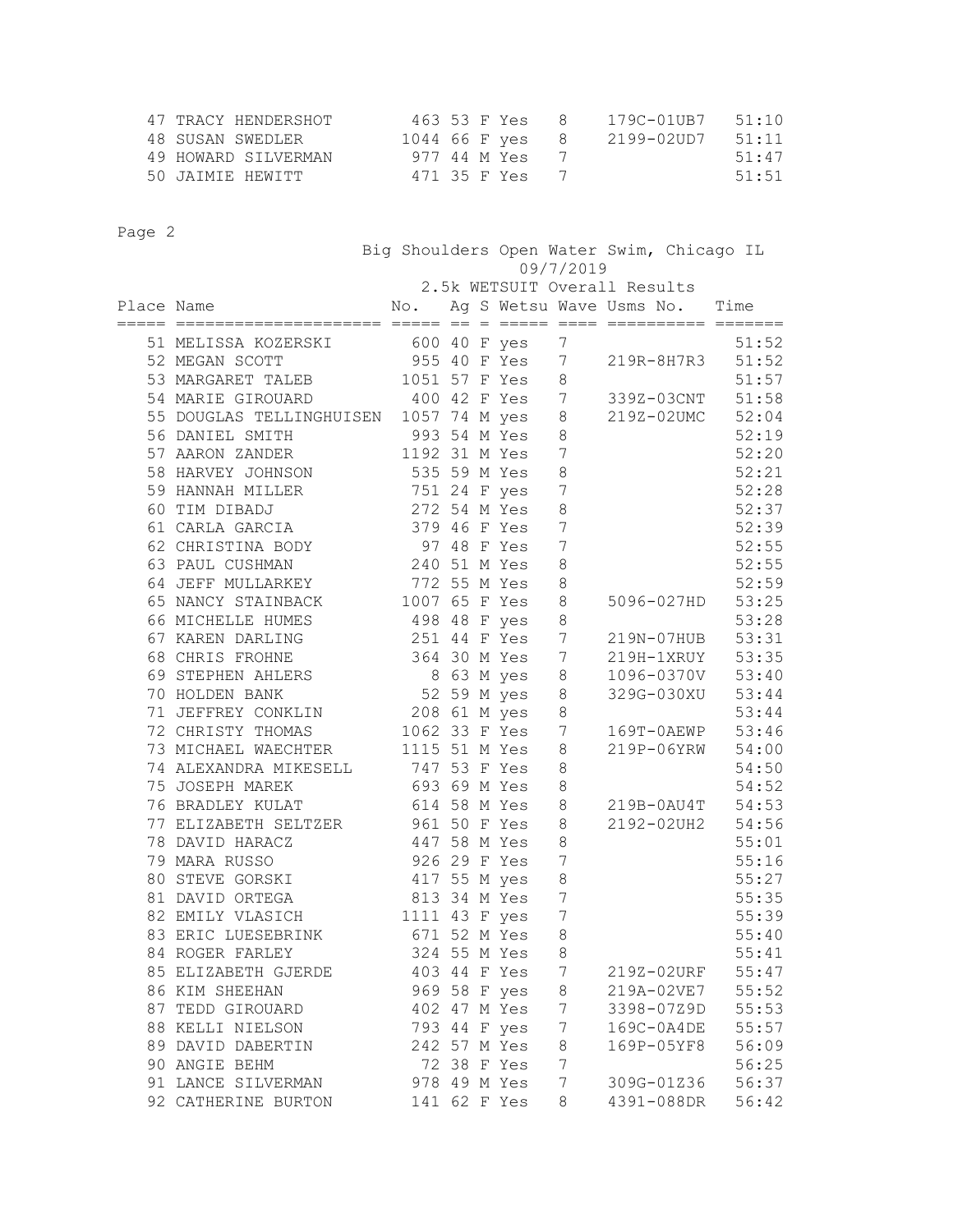| 93 CARRIE STRALOW       |               |              | 1023 44 F Yes 7 |   | 219W-099B0       | 56:52 |
|-------------------------|---------------|--------------|-----------------|---|------------------|-------|
| 94 JARED WUNSCH         | 1183 48 M yes |              |                 | 7 |                  | 57:01 |
| 95 SCOTT STEWART        | 1018 58 M Yes |              |                 | 8 |                  | 57:08 |
| 96 MICHAEL FINCH        |               |              | 332 45 M Yes 7  |   | 309R-09G37 57:12 |       |
| 97 LUIS FELIPE BIROLINI |               | 85 48 M yes  |                 | 7 |                  | 57:16 |
| 98 JMAN ROTH            |               | 922 65 M yes |                 | 8 |                  | 57:20 |
| 99 BRADLEY GILCHRIST    |               | 396 56 M Yes |                 | 8 | 409M-01MHJ       | 57:28 |
| 100 PAUL STALTER        | 1008 64 M yes |              |                 | 8 | 219Y-02X5X       | 57:28 |

 Big Shoulders Open Water Swim, Chicago IL 09/7/2019 2.5k WETSUIT Overall Results

| Place Name |                                                                                                                           |                                                               |  | No. Ag S Wetsu Wave Usms No. Time |                  |  |                                 |
|------------|---------------------------------------------------------------------------------------------------------------------------|---------------------------------------------------------------|--|-----------------------------------|------------------|--|---------------------------------|
|            | 101 KRISTIN RICHMOND 889 33 F Yes                                                                                         |                                                               |  |                                   | 7                |  | 57:32                           |
|            | 102 BRYAN LILLY                                                                                                           |                                                               |  |                                   |                  |  | 651 63 M Yes 8 169U-062ZH 57:34 |
|            | 103 LAUREN DEPASQUALE 268 28 F Yes 7                                                                                      |                                                               |  |                                   |                  |  | 57:38                           |
|            | 104 RAY WICKLANDER 1161 41 M Yes                                                                                          |                                                               |  |                                   | $7\phantom{.0}$  |  | 57:52                           |
|            | 105 FRANCISCO CAMACHO 148 49 M Yes 7                                                                                      |                                                               |  |                                   |                  |  | 219V-086U1 58:06                |
|            | 106 TOM PALCZYNSKI<br>107 HEIDI MORGAN 765 47 F Yes<br>108 ALISON VETTER 1103 37 F Yes<br>109 AMANDA WALTON 1127 41 F yes |                                                               |  | $\overline{7}$                    |                  |  | 58:21                           |
|            |                                                                                                                           |                                                               |  |                                   | $7\phantom{.0}$  |  | 58:21                           |
|            |                                                                                                                           |                                                               |  |                                   | $\overline{7}$   |  | 58:22                           |
|            |                                                                                                                           |                                                               |  |                                   | $\overline{7}$   |  | 58:31                           |
|            | 110 KATHLEEN GRATIAS                                                                                                      | 422 51 F Yes                                                  |  |                                   | 8                |  | 3294-07THP 58:32                |
|            | 111 KATHRYN HENKE                                                                                                         | 464 52 F Yes                                                  |  |                                   | $\,8\,$          |  | 58:41                           |
|            | 112 ALEX LEVY                                                                                                             | 644 40 M Yes                                                  |  |                                   | $7\overline{ }$  |  | 58:44                           |
|            | 113 LISA RATTI                                                                                                            | 873 58 F Yes                                                  |  |                                   | 8                |  | 58:51                           |
|            | 114 EDWARD DOLEZAL                                                                                                        | 278 62 M yes                                                  |  |                                   | $\,8\,$          |  | 219U-EYEDR 59:30                |
|            | 115 MICHELLE STROUD                                                                                                       | 1031 53 F Yes                                                 |  |                                   | $\,8\,$          |  | 2193-0AVSK 59:34                |
|            | 116 TROY SCHNEIDER                                                                                                        | 948 23 M Yes                                                  |  |                                   | $\overline{7}$   |  | 59:40                           |
|            | 117 VINCENT CORVARI                                                                                                       | 310 23 11 105<br>219 55 M Yes                                 |  |                                   | 8                |  | 1697-06EH0 59:47                |
|            | 118 JOHN GRAHAM                                                                                                           | 421 74 M Yes                                                  |  |                                   | 8                |  | 419K-01W6E 59:52                |
|            | 119 CATHY GEMBARA                                                                                                         | 390 31 F Yes                                                  |  |                                   | $\overline{7}$   |  | 1:00:00                         |
|            | 120 AMY REMPALSKI                                                                                                         | 881 41 F Yes                                                  |  |                                   | $7\phantom{.0}$  |  |                                 |
|            | 121 BETH SCHERER                                                                                                          | 946 60 F Yes                                                  |  |                                   | $\,8\,$          |  | 1:00:46<br>219G-087JK 1:00:51   |
|            | 122 HOLLY KOBELT                                                                                                          |                                                               |  |                                   | $7\phantom{.0}$  |  | 1:00:51                         |
|            | 123 STEVEN WOOD                                                                                                           |                                                               |  |                                   | $7\phantom{.0}$  |  | 1:01:12                         |
|            | 124 NILESH RAJADHYAX                                                                                                      |                                                               |  |                                   | $7\phantom{.0}$  |  | 219N-0A434 1:01:12              |
|            | 125 LINDA COADY                                                                                                           | 588 39 F Yes<br>1176 48 M Yes<br>864 43 M Yes<br>193 58 F Yes |  |                                   | 8                |  | 219D-02VFX 1:01:44              |
|            | 126 JOANNA RANGEL                                                                                                         |                                                               |  | 871 22 F yes                      | $7\phantom{.0}$  |  | 1:01:54                         |
|            | 127 DRIES KIMPE                                                                                                           |                                                               |  | 578 38 M Yes 7                    |                  |  | 1:02:25                         |
|            | 128 LAURIE KAGUNI                                                                                                         | 548 67 F yes                                                  |  |                                   | 8                |  | 4494-0296K 1:02:45              |
|            | 129 DAVID ANDERSON                                                                                                        | 28 57 M yes                                                   |  |                                   | 8                |  | 219W-02UU6 1:03:02              |
|            | 130 DOUG BAILEY                                                                                                           | 17 51 M Yes<br>47 51 M Yes<br>638 60 F Yes<br>235 LC          |  |                                   | 8                |  | 1:03:09                         |
|            | 131 NANCY LEE                                                                                                             |                                                               |  |                                   | $\,8\,$          |  | 2199-09WBA 1:03:15              |
|            | 132 JOHN CULLINANE                                                                                                        | 235 58 M Yes                                                  |  |                                   | $\,8\,$          |  | 2196-0A6DG 1:03:18              |
|            | 133 KAILASH RAMASWAMY KRI 865 27 M Yes                                                                                    |                                                               |  |                                   | $\boldsymbol{7}$ |  | 1:03:21                         |
|            | 134 SANDRA MCBRIDE                                                                                                        | 712 52 F yes                                                  |  |                                   | $\,8\,$          |  | 1395-0233D 1:03:29              |
|            | 135 VANESSA SUMMER                                                                                                        | 1040 41 F Yes                                                 |  |                                   | $7\phantom{.0}$  |  | 1:03:30                         |
|            | 136 WILLIAM FLEMING                                                                                                       | 344 84 M Yes                                                  |  |                                   | $\,8\,$          |  | 1.05.50<br>3395-RGKVW 1:03:36   |
|            | 879 30 M Yes 7<br>137 DANIEL REHARD                                                                                       |                                                               |  |                                   |                  |  | 1:03:37                         |
|            | 138 DIANN BAUER                                                                                                           |                                                               |  | 67 61 F yes                       | 8                |  | 229S-05U1Y 1:04:07              |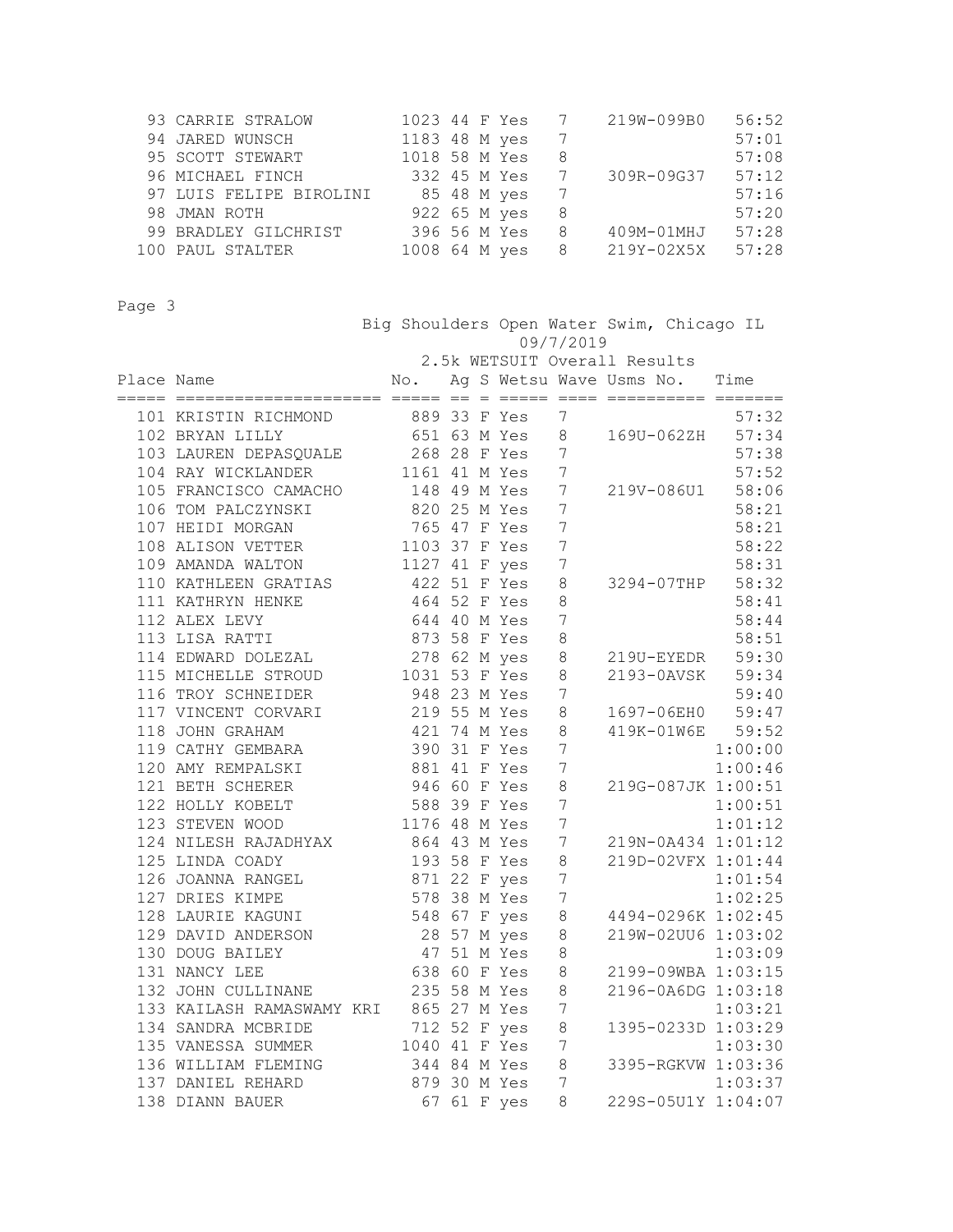| 139 ANITA HALVORSEN   | 442 50 F Yes  |  |              | 8 |                    | 1:04:22 |
|-----------------------|---------------|--|--------------|---|--------------------|---------|
| 140 SARAH ABU-TALEB   |               |  | 4 24 F Yes   | 7 |                    | 1:04:24 |
| 141 ANDREA STRENING   | 1028 48 F Yes |  |              | 7 |                    | 1:04:40 |
| 142 JOHN KOLTON       |               |  | 593 66 M yes | 8 |                    | 1:04:46 |
| 143 MIRANDA MEYER     | 744 30 F Yes  |  |              | 7 |                    | 1:04:49 |
| 144 AMY ALLEGRETTI    |               |  | 16 45 F yes  | 7 |                    | 1:05:14 |
| 145 MICHELLE GAGNARD  |               |  | 373 59 F Yes | 8 | 2191-09PUT 1:05:47 |         |
| 146 SUZANNE ANDERS    | 26 46 F Yes   |  |              | 4 |                    | 1:05:58 |
| 147 JENNIFER CLAYPOOL | 188 36 F Yes  |  |              | 7 |                    | 1:06:06 |
| 148 SAMANTHA DUWE     | 297 40 F Yes  |  |              | 7 | 329V-KUNJ5 1:06:21 |         |
| 149 SUSAN BOVA        | 108 63 F Yes  |  |              | 8 | 219R-02WDX 1:06:31 |         |
| 150 SUZANNE MAJEWSKI  | 688 53 F yes  |  |              | 8 | 109G-0373F 1:06:41 |         |

 Big Shoulders Open Water Swim, Chicago IL 09/7/2019 2.5k WETSUIT Overall Results

| Place Name |                                                                                                                                                                                                                                                      |              |  |                  | No. Ag S Wetsu Wave Usms No. Time |         |
|------------|------------------------------------------------------------------------------------------------------------------------------------------------------------------------------------------------------------------------------------------------------|--------------|--|------------------|-----------------------------------|---------|
|            |                                                                                                                                                                                                                                                      |              |  |                  |                                   |         |
|            | 151 BARBARA SHUFELDT 974 62 F yes 8 2194-02V59 1:06:49                                                                                                                                                                                               |              |  |                  |                                   |         |
|            | 152 SARAH GLITTO 408 34 F Yes 7                                                                                                                                                                                                                      |              |  |                  | 219S-0AVT0 1:07:04                |         |
|            | 153 STEPHANIE JONES 544 54 F Yes                                                                                                                                                                                                                     |              |  | $\,8\,$          |                                   | 1:07:38 |
|            | 154 KAREN KORTELING 598 55 F yes                                                                                                                                                                                                                     |              |  | $\,8\,$          | $219T-0709T$ 1:07:43              |         |
|            | 597 48 F Yes<br>155 MONICA KORELL                                                                                                                                                                                                                    |              |  | 7                |                                   | 1:07:50 |
|            | 156 KIMBERLY VAUGHN 1098 39 F Yes                                                                                                                                                                                                                    |              |  | 7                | $199N-SKOSH$ $1:08:03$            |         |
|            | 157 DANIEL DOOHER 280 59 M Yes                                                                                                                                                                                                                       |              |  | 8                | 109P-037Y2 1:08:09                |         |
|            | 158 DON RILEY                                                                                                                                                                                                                                        | 891 49 M Yes |  | 7                |                                   | 1:08:36 |
|            |                                                                                                                                                                                                                                                      |              |  | 8                |                                   | 1:08:36 |
|            | 159 SUZANNA STELLER<br>160 JOHN HOPKINS<br>160 JOHN HOPKINS<br>161 DANIEL BURKE<br>161 DANIEL BURKE<br>171 171 160 M Yes                                                                                                                             |              |  | $\overline{7}$   |                                   | 1:08:36 |
|            |                                                                                                                                                                                                                                                      |              |  | 8                |                                   | 1:08:45 |
|            | 162 MARGARET WOHLFROM 1174 46 F Yes                                                                                                                                                                                                                  |              |  | $\overline{7}$   |                                   | 1:09:04 |
|            | 113 56 F Yes<br>501 70 M Yes<br>163 ANDREA BRANDS                                                                                                                                                                                                    |              |  | 8                | 2191-09MKJ 1:09:39                |         |
|            | 164 GENE HWANG                                                                                                                                                                                                                                       |              |  | 8                | 1691-06PEG 1:09:52                |         |
|            | 165 ANNA BUFORD                                                                                                                                                                                                                                      | 136 38 F Yes |  | $\overline{7}$   |                                   | 1:10:21 |
|            | 166 BENJAMIN DUFFY 294 46 M Yes                                                                                                                                                                                                                      |              |  | 8                |                                   | 1:10:33 |
|            | 167 SARA BYERLY 145 43 F Yes                                                                                                                                                                                                                         |              |  | $7\phantom{.0}$  | 2196-0B989 1:10:50                |         |
|            | 168 MARY KINCER                                                                                                                                                                                                                                      | 580 28 F Yes |  | $7\phantom{.0}$  |                                   | 1:10:56 |
|            | 169 HOLLY GILSON                                                                                                                                                                                                                                     | 398 52 F Yes |  | 8                | 2194-0AVHX 1:11:24                |         |
|            | 170 ALEXIS COGSWELL                                                                                                                                                                                                                                  | 197 37 F Yes |  | $\overline{7}$   |                                   | 1:11:29 |
|            |                                                                                                                                                                                                                                                      |              |  | $\overline{7}$   |                                   | 1:11:41 |
|            |                                                                                                                                                                                                                                                      |              |  | $\boldsymbol{7}$ |                                   | 1:11:47 |
|            | 171 MOLLIE BENEDICT<br>171 MOLLIE BENEDICT<br>172 JANET WHALEN<br>1149 49 F Yes<br>173 KALEIGH SUDDARTH<br>1035 30 F Yes<br>174 MELISSA ASHER<br>175 MARILYN KULAK<br>175 MARILYN KULAK<br>175 MARILYN KULAK<br>175 MARILYN KULAK<br>175 MARILYN KUL |              |  | $\overline{7}$   | 219S-0B9GT 1:11:47                |         |
|            |                                                                                                                                                                                                                                                      |              |  | $\overline{7}$   |                                   | 1:11:52 |
|            |                                                                                                                                                                                                                                                      |              |  | 8                | 2198-02WB2 1:12:25                |         |
|            | 176 EMILY EASTERLY 302 39 F Yes                                                                                                                                                                                                                      |              |  | 7                |                                   | 1:12:30 |
|            | 177 JOHN DOPPELHAMMER 281 41 M Yes                                                                                                                                                                                                                   |              |  | $\overline{7}$   |                                   | 1:12:31 |
|            | 178 MATT FRANZ                                                                                                                                                                                                                                       | 356 29 M yes |  | $\overline{7}$   |                                   | 1:13:16 |
|            |                                                                                                                                                                                                                                                      |              |  | 7                |                                   | 1:13:30 |
|            |                                                                                                                                                                                                                                                      |              |  | 8                |                                   | 1:13:41 |
|            | 181 MATTHEW VITACCO 1110 28 M yes 7                                                                                                                                                                                                                  |              |  |                  |                                   | 1:13:43 |
|            | 182 PATRICIA CUPURO 238 53 F Yes                                                                                                                                                                                                                     |              |  | 8                |                                   | 1:14:22 |
|            | 183 BRIDGET SHIELDS<br>184 AMY STEWART SMITH 1019 42 F Yes                                                                                                                                                                                           |              |  | $\overline{7}$   |                                   | 1:14:28 |
|            |                                                                                                                                                                                                                                                      |              |  | $\overline{7}$   |                                   | 1:14:39 |